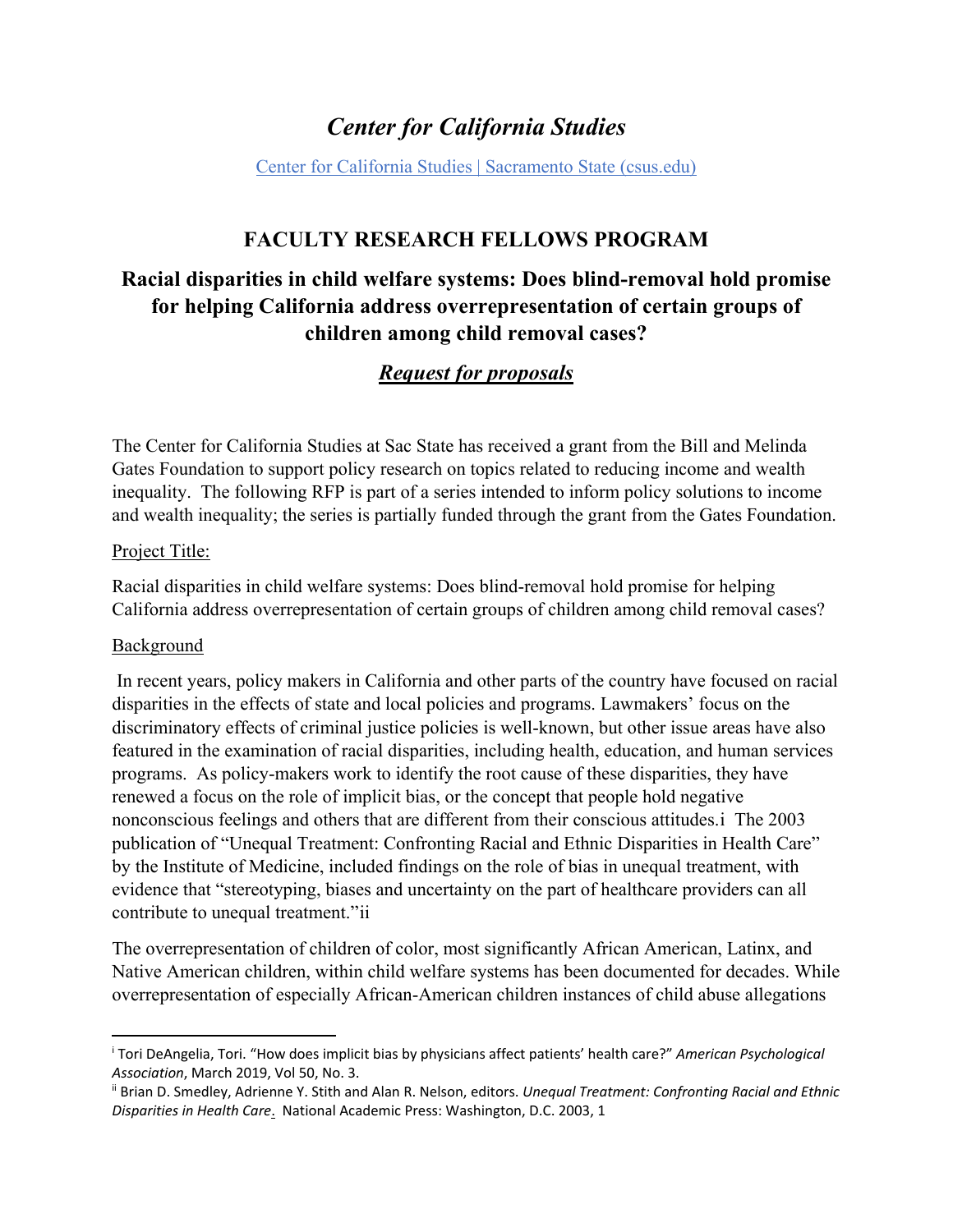is alarming,[iii](#page-1-0) policy-makers have focused especially on the issue of overrepresentation of African-American and other children of color among instances where a child is removed from the care of their family and placed into the foster care system. The forced separation of children from their parents is a source of significant life-long trauma and is associated with a higher risk of negative economic, social and health-related outcomes. Thus, the focus on the overrepresentation of children of color among cases of child removal is of particular interest to policy makers. As expressed by one researcher, "Even in cases where some form of intervention is necessary to ensure child safety, the negative outcomes associated with foster care can serve to further disadvantage Black youth who must navigate a society characterized by systemic inequality and structural racism." [iv](#page-1-1) Thus, foster care as an intervention is of more consequence as compared to other forms of interventions (e.g., TANF) in which familiar of color may be overrepresented, and therefore overrepresentation of children of color and especially Black families in the foster care system is worthy of the attention of policy makers.

Two recent examples of local attempts to address the role of implicit bias in disproportionality in child removal instances are in New York and Los Angeles. Nassau County, New York, was awarded a Disproportionate Minority Representation Grant from the state's Office of Family Services. The county used the funds to implement a blind removal process in which all demographic and neighborhood information are removed from the decision-making process about whether to remove a child from their family home. The results of the pilot project resulted in a dramatic reduction in removals among black families. Of note, in 2010, black children made up 55.5 percent of the cases of child removal in Nassau County. Five years later their percentage had dropped to 29 percent.[v](#page-1-2) The success of this pilot led to adoption at a state-wide level.[vi](#page-1-3) In Los Angeles County, African-American children make up 7% of all children in the county, yet represent 25% of children removed from their homes. Last year, Los Angeles County supervisors voted in favor of testing Nassau County's "blind removal" program at a local Department of Children and Family Services office. [vii](#page-1-4)[viii](#page-1-5)

Some state policy-makers in California have attempted to address the racial disparities among child removal instances through proposed legislation. AB 656 (Carrillo and McCarty) was

l

<span id="page-1-0"></span>iii Putnam-Hornstein, "Racial Disproportionality in the Child Welfare System: Disproportionate Need or Systemic Bias," Powerpoint presentation presented at the John Burton Foundation Child Welfare Policy Briefing, November 20, 2008, Fresno, California. : Microsoft PowerPoint - Racial Disparity Presentation jbf.ppt (berkeley.edu)

<span id="page-1-1"></span><sup>&</sup>lt;sup>iv</sup> Alan Dettlaff and Reiko Boyd "Racial Disproportionality and Disparities in the Child Welfare System: Why Do they Exist, and What can Be Done to Address Them?" *Annals of the American Academy,* 2020-11, Vol.692 (1), p.253- 274.<br><sup>v</sup> Jessica Pryce, "The Case for Race-Blind Foster Care Removal Decisions." *Imprint News* Opinion, 1/13/2020, The

<span id="page-1-2"></span>[Case for Race-Blind Foster Care Removal Decisions \(imprintnews.org\)](https://imprintnews.org/opinion/the-case-for-race-blind-foster-care-removal-decisions/39898)

<span id="page-1-3"></span>vi Casey Family Programs, "Strategy Brief: Transforming Child Welfare Systems," April 8, 2021[. Blind Removals](https://www.casey.org/blind-removals-nassau/)  [Process – Casey Family Programs](https://www.casey.org/blind-removals-nassau/)

<span id="page-1-4"></span>vii Our Weekly LA, "Supervisors Vote to Try Child Welfare 'Blind Removal' Project," August 5, 2021. Supervisors vote [to try child welfare 'Blind Removal' project - Our Weekly](https://ourweekly.com/news/2021/08/05/supervisors-vote-try-child-welfare-blind-removal-p/)

<span id="page-1-5"></span>viiiJaclyn Cosgrove, "Why are Black Children Removed from Homes at High Rate: L.A. to study Blind Removal Pilot." *Los Angeles Times*, July 4, 2021 [L.A. to study why Black kids are removed from homes at high rate - Los Angeles](https://www.latimes.com/california/story/2021-07-14/why-are-black-children-removed-from-homes-at-high-rate-l-a-county-plans-blind-removal-pilot)  [Times \(latimes.com\)](https://www.latimes.com/california/story/2021-07-14/why-are-black-children-removed-from-homes-at-high-rate-l-a-county-plans-blind-removal-pilot)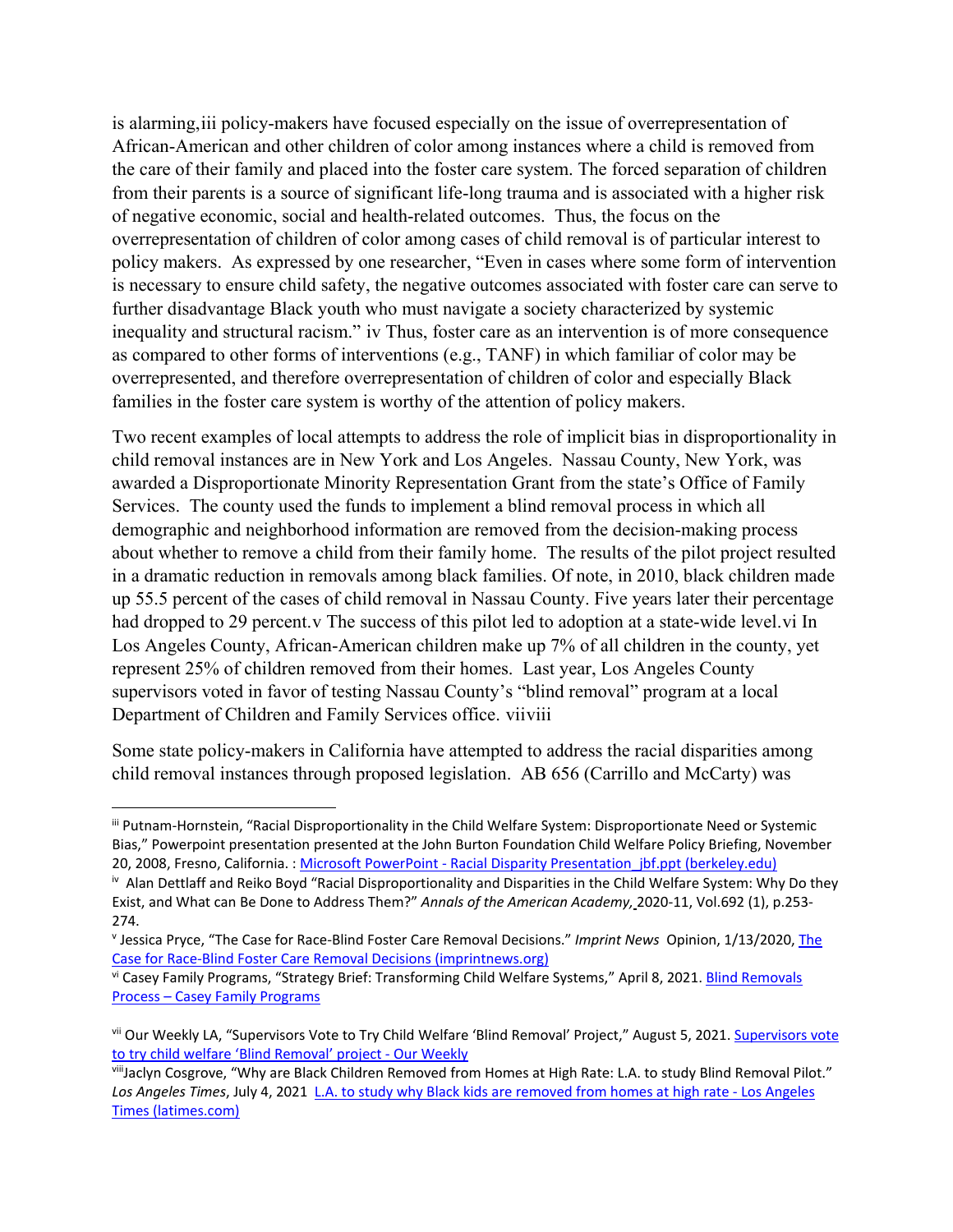introduced last year and would have required the state to develop a 3-year pilot program, utilizing a blind removal process, to address racial disparities in the child welfare system. It did not progress to the committee hearing stage and is no longer active. [ix](#page-2-0) Another bill by the same author, AB 2665 (Carillo), would create a similar pilot program and establish a working group to guide the development and evaluation of the pilot. This bill is currently under consideration by the California State Assembly. [x](#page-2-1) The issue of racial disparities was also recently discussed by the Assembly Budget Subcommittee on Education. [xi](#page-2-2)

## Purpose of Research

This research is intended to aid state policymakers in addressing overall inequities in the child removal process. The research should summarize and synthesize existing research and make recommendations. The research questions to answer are:

- Is there racial/ethnic disproportionality among child removal decisions? To what extent and for which racial/ethnic groups? Are there geographic differences within California?
- Where have blind removal policies (where a decision to remove a child from their family is made without information on the child's race/ethnicity and zip code) been tested or implemented in the country? What have the results of those policies? Did they result in less disproportionality (i.e., for African-American, Latinx, and Native American children, who tend to be overrepresented among child removal cases?)? What evidence is there of short-and long-term impacts on the children affected and the systems serving them? What do we know about successes, failures and lessons learned from these programs?
- If there are racial/ethnic inequities in child removal cases, could blind removal policies be a potential solution for California? If so, how should they be implemented?

# Deliverables and Timelines

 $\overline{\phantom{a}}$ 

- 1. Participate in a planning call with legislative requesters and Center for California Studies staff, prior to beginning the project.
- 2. Provide preliminary drafts of the following to the Center for California Studies by August 15: a report and a two-page summary of findings and recommendations
- 3. Respond to any comments or questions about the draft and provide a final report and twopage summary to the Center for California Studies by September 30.
- 4. If requested, present research in Sacramento by the end of 2022, on a date mutually agreeable to both the researchers and the Faculty Research Fellows Program award recipient. (The Center can cover travel costs for faculty doing the presentation.)

<span id="page-2-0"></span>ix California Legislative Bill Search, leginfo.legislature.ca.gov; [Bill Text - AB-656 Child welfare system: racial](https://leginfo.legislature.ca.gov/faces/billNavClient.xhtml?bill_id=202120220AB656)  [disparities. \(ca.gov\)](https://leginfo.legislature.ca.gov/faces/billNavClient.xhtml?bill_id=202120220AB656)

<span id="page-2-1"></span><sup>x</sup> California Legislative Bill Search, leginfo.legislature.ca.gov[; Bill Text - AB-2665 Child welfare system: racial](https://leginfo.legislature.ca.gov/faces/billNavClient.xhtml?bill_id=202120220AB2665)  [disparities. \(ca.gov\)](https://leginfo.legislature.ca.gov/faces/billNavClient.xhtml?bill_id=202120220AB2665)

<span id="page-2-2"></span>xi Legislative Analyst's Office, "Initial Analysis and Key Questions: Racial Disproportionalities and Disparities in California's Child Welfare System," Presented to Assembly Budget Subcommittee No. 1 On Health and Human Services Hon. Joaquin Arambula, Chair, March 9, 2022. [Initial Analysis and Key Questions: Racial](https://abgt.assembly.ca.gov/sites/abgt.assembly.ca.gov/files/LAO%20Handout%20-%20Assembly%20Sub%201%20Hearing%20-%20March%209%202022.pdf)  [Disproportionalities and Disparities in California's Child Welfare System](https://abgt.assembly.ca.gov/sites/abgt.assembly.ca.gov/files/LAO%20Handout%20-%20Assembly%20Sub%201%20Hearing%20-%20March%209%202022.pdf)